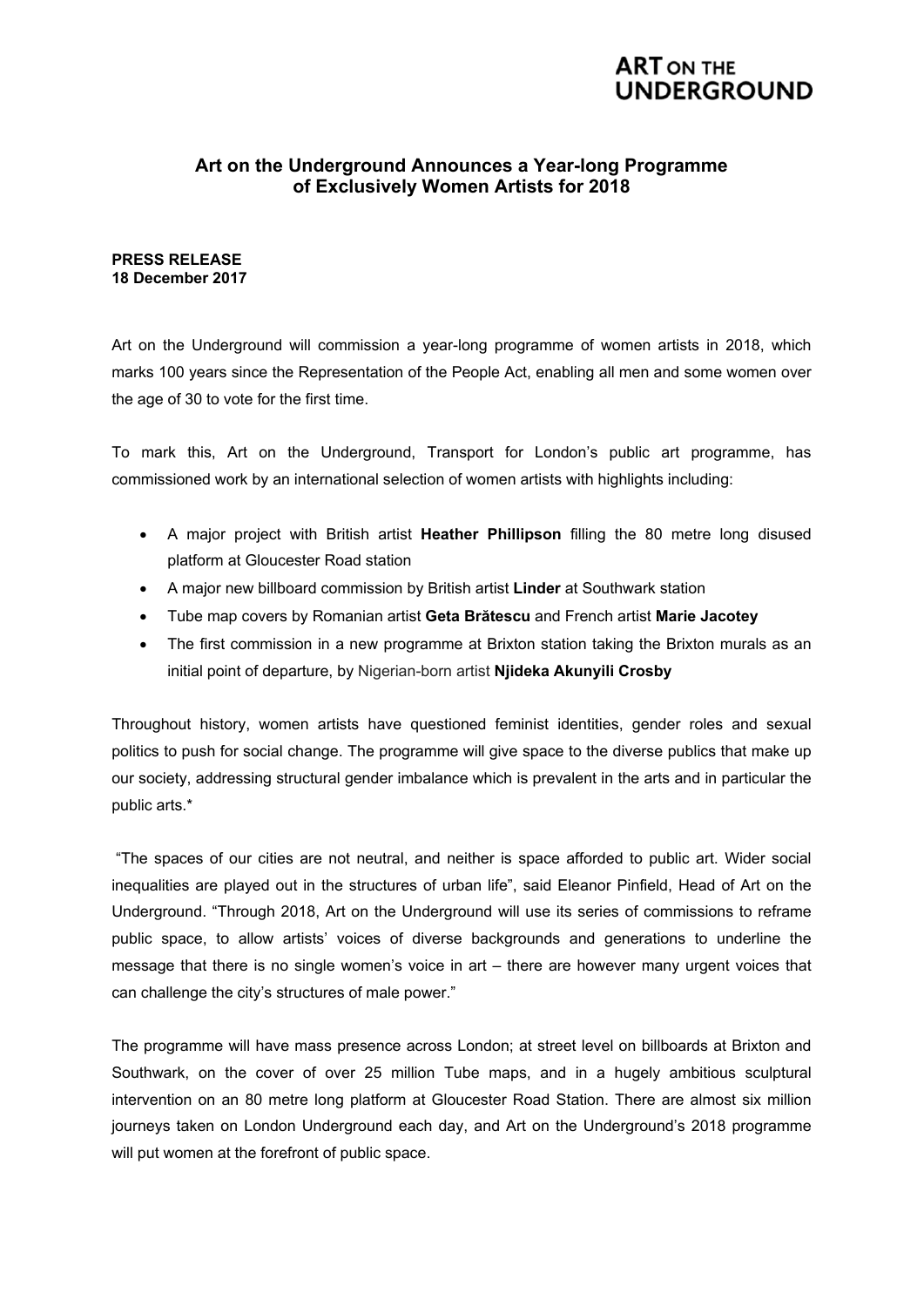### **ART ON THE JDERGROUND**

In June 2018, Art on the Underground will present a major project with British artist **Heather Phillipson** for the disused platform at Gloucester Road station. Phillipson will fill the platform with a scene of avian calamity. Relationships between human and non-human animals are a recurring theme in her work and, for this commission she focuses on eggs, raising questions of use, fragility and waste. Phillipson's work often operates through fantastic interjection; she takes recognisable images and augments and departs from them, provoking new understandings. Her project for Gloucester Road proposes the egg as a representation of reproduction, birth and futurity, but also, crucially, (over)production, consumption, exploitation and junk. Through the use of wildly overscaled three-dimensional hen's eggs and household objects, multi-screen video, replica computer gaming graphics and trembling limbs, the scene will become a kinetic panorama.

In Spring 2018, for the 28th edition of the pocket Tube map, Art on the Underground have commissioned Romanian nonagenarian artist **Geta Brătescu** to create a new artwork, marking her first public commission in the UK. Brătescu's extensive career has comprised drawing, collage, tapestry, photography, experimental film and performance. Having studied drawing and worked for many years as a graphic designer, her practice has a sustained engagement with the drawn line. whether through collage, a technique she calls "drawing with scissors", in fabric, or through her meticulous draughtsmanship. Gender and motherhood are recurrent themes in Brătescu's work, and are often explored through literary figures; she rejects the concept of feminism in favour of a celebration of femininity.

London-based French artist Marie Jacotey has been commissioned as the 4<sup>th</sup> Night Tube map cover for Spring 2018, a series working with emerging artists. Jacotey's work is a snapshot of contemporary relationships and social interactions in comic-strip form. Illustrated in coloured pencil, crayon and pastel on paper, interspersed with text, they are deeply material against the backdrop of our screenbased age. Collated from overheard conversations and images from social media, they are painful, tender, dark and comic ruminations on human encounters.

A new programme at Brixton station will be launched in September 2018, the programme responds to its location, taking the Brixton murals as an initial point of departure. Murals have a rich history as social and political tools; they are artefacts, site-specific and often commemorate themes important to a specific community. Stylistically, murals have fallen out of fashion and mural making has significantly waned in recent decades; this new site will give artists the opportunity to examine the potential of mural making as a critical public art-form.

Nigerian-born, Los Angeles-based artist **Njideka Akunyili Crosby** has been invited for the first commission in the new Brixton programme. Akunyili Crosby's work explores her cultural identity, combining strong attachments to the country of her birth and her current home. Her layered images appear to focus on everyday domestic scenes and social gatherings; however, through the use of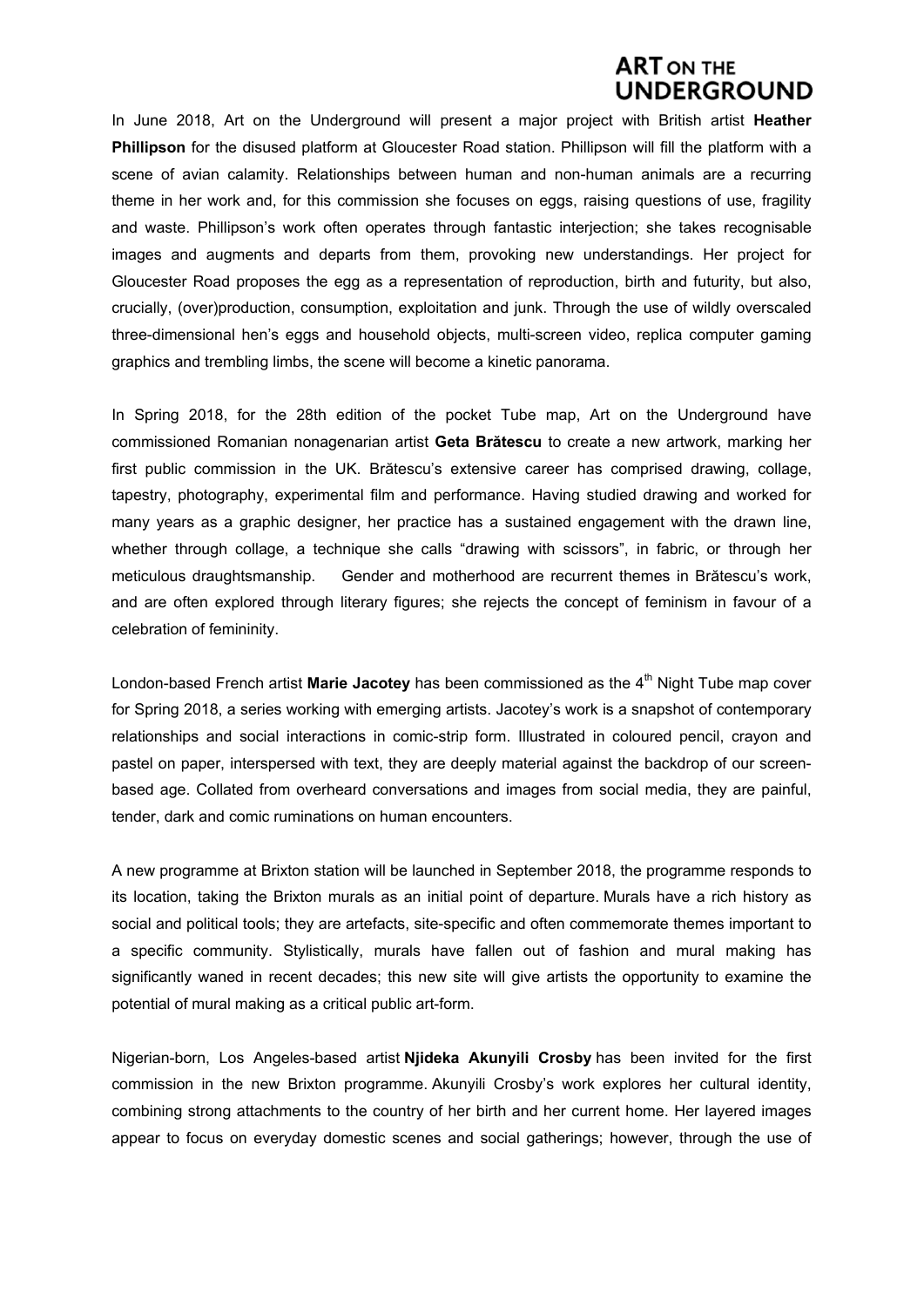# **ART ON THE** UNDERGROUND

photo-collage they are also complex reflections on history, community and politics, much like the original Brixton murals.

Feminist and established figure of the Manchester punk and post-punk scene, **Linder** will create a major new commission on a street-level billboard at Southwark station. It will launch alongside a cover commission for the 29<sup>th</sup> pocket Tube map, placing contemporary art into the hands of millions. Linder is known for her collages created from images lifted from pornographic, women's fashion and domestic magazines. The collages manipulate and disrupt to challenge cultural expectations of women and in particular the female body as commodity.

Developing Art on the Underground's activity surrounding the new Northern Line Extension in South London, **Nina Wakeford** will undertake a two year residency in the area. Wakeford is an artist and sociologist, and from January 2018 will be Reader in Contemporary Art at the Royal College of Art. As an artist she makes work that begins with what she thinks of as the unfinished business of past social movements, and the challenges of revisiting the demands and energies that these movements created.

Eleanor Pinfield stated: "The 2018 programme is an opportunity to bring artists of an international renown to the spaces of our city - not *because of,* or *in spite of*, or *in celebration of* gender. But, because these artists have powerful voices for today and question dominant power structures of the city in myriad ways."

Further details of new projects and commissions as part of the programme will be announced in 2018. The programme is part of #BehindEveryGreatCity –a major new campaign by the Mayor of London to draw attention to the progress that has been made by women over the past 100 years and champion the achievements and contributions that women make to London.

### **Notes to Editors**

### **About Art on the Underground**

Art on the Underground invites artists to create projects for London's Underground that are experienced by millions of people each day, changing the way people experience their city. Incorporating a range of artistic media from installation, sculpture, digital and performance, to prints and custom Tube map covers, the programme produces critically acclaimed projects that are accessible to all, and which draw together the city's diverse communities. Since its inception, Art on the Underground has presented commissions by UK-based and international artists including Jeremy Deller, Beatriz Milhazes, Mark Wallinger, and Tania Bruguera, allowing the programme to remain at the forefront of contemporary debate on how art can shape public space. Art on the Underground is funded by Transport for London.

### **About Heather Phillipson**

Heather Phillipson works across video, sculpture, music, drawing and poetry. Her forthcoming projects include the Fourth Plinth, Trafalgar Square, in 2020, a new online commission for Museum of Contemporary Art Chicago, a screening at the International Film Festival Rotterdam, and a major solo show at BALTIC Centre for Contemporary Art, all in 2018. Recent solo projects include: Screens Series, New Museum, New York; Whitechapel Gallery, London; Frieze Projects New York; 32nd São Paolo Biennale, Brazil; Schirn Kunsthalle Frankfurt, the 14th Istanbul Biennial and Performa New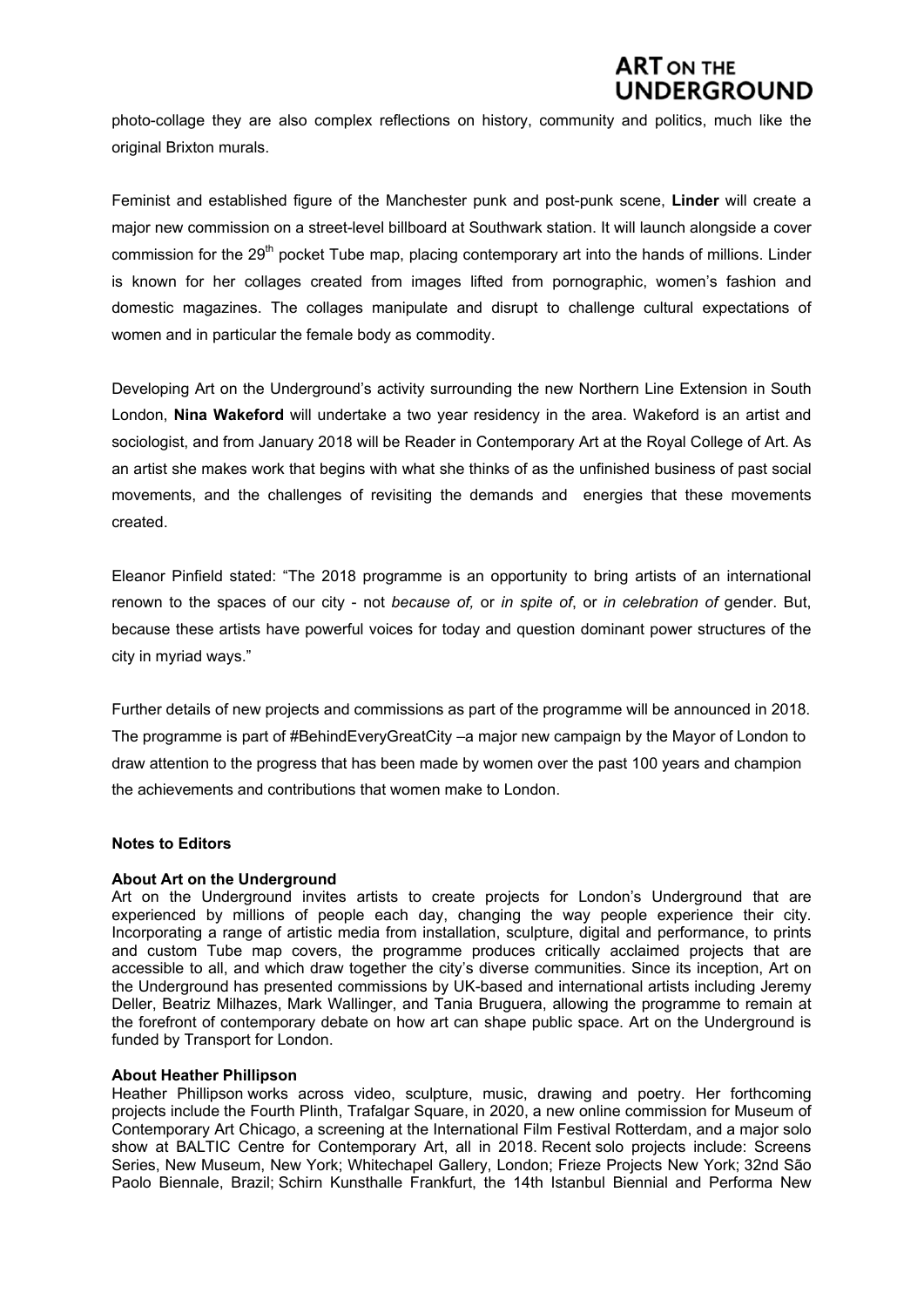## **ART ON THE JNDERGROUND**

York. Phillipson is also an award-winning poet and has published four volumes of poetry. She was named a Next Generation Poet in 2014, received Poetry magazine's Friends of Literature prize in 2016, and writes a regular column for ArtReview magazine. She received the Film London Jarman Award in 2016.

### **About Geta Bratescu**

Geta Brătescu (b. 1926, Ploiești, Romania) has been a central figure of Romanian contemporary art since the 1960s. An artist with a rich and long career, Brătescu developed a complex body of work that comprises drawing, collage, engraving, tapestry, object, photography, experimental film, video, and performance. She studied at the Faculty of Letters and Philosophy and concurrently at the Fine Arts Academy in Bucharest and worked as an artistic director for the magazine *Secolul 20* [20th Century], renamed *Secolul 21* at the turn of the millennium. In 2016, Hamburger Kunsthalle mounted an extensive retrospective exhibition on Brătescu's work.

The artist's recent exhibitions include a solo show at Tate Liverpool in 2015; *MATRIX 254 / Geta Brătescu*, a solo show at Berkeley Art Museum and Pacific Film Archive in 2014; as well as participations in *The Encyclopedic Palace*, La Biennale di Venezia in 2013; La Triennale, Paris, Palais de Tokyo, in 2012; and the 12th Istanbul Biennial in 2011. Brătescu's works are in important collections such as MoMA, New York; Centre Georges Pompidou, Paris; Tate Modern, London; Hammer Museum, Los Angeles; San Francisco Museum of Modern Art, San Francisco; Museum of Modern Art, Warsaw; The National Museum of Contemporary Art, Bucharest; MUMOK, Vienna; Kontakt Collection, Vienna; Moderna Galerija, Ljubljana; and FRAC Lorraine, Metz. In 2017, Brătescu takes part in Documenta 14, Athens and Kassel, has a solo exhibition shown at the Camden Arts Centre and then at the MSK Gent, her first New York solo show at Hauser & Wirth and represents Romania in the Venice Biennale with the solo show *Apparitions,* curated by Magda Radu.

### **About Marie Jacotey**

Marie Jacotey (b. 1988 Paris) has exhibited her work internationally. *Morning Defeats* (September – November 2017) was her third solo show at Hannah Barry Gallery in London (following *Everything I used to love about us is dead* in 2015 and *Dolly* in 2014). Jacotey is working on her first animation *Filles bleues / Peur blanche (Blue girls / White fear)* written by Lola Halifa-Legrand. The animation won two awards at the Annecy Festival in June 2017 and will be produced by MIYU productions in 2018. Jacotey is included in the group exhibition *XOXO* (17 November – 22 December 2017) at Soy Capitán, Berlin, curated by Katharina Weinstock and will also have a solo project with curatorial collective Ballon Rouge in Paris in the autumn of 2018. Her publication *Nights of Poor Sleep*, a collaboration with poet Rachael Allen, has just been published by Test Centre with support from Arts Council England.

### **About Njideka Akunyili Crosby**

Njideka Akunyili Crosby was born in Enugu, Nigeria in 1983 and currently lives and works in Los Angeles. She is the recipient of a 2017 MacArthur Fellowship and was shortlisted for the 2017 Future Generation Art Prize. She was awarded the Prix Canson Prize and named one of the Financial Times' Women of the Year in 2016, as well as one of Foreign Policy's Leading 100 Global Thinkers of 2015. Also in 2015, Akunyili Crosby was the recipient of the Joyce Alexander Wein Artist Prize and won the Smithsonian American Art Museum's James Dicke Contemporary Art Prize in 2014.

Recent solo exhibitions include *Njideka Akunyili Crosby: Predecessors,* Contemporary Arts Center, Cincinnati, OH (15 July – 1 October 2017), which is currently on view at the Tang Museum at Skidmore College, Saratoga Springs, NY (through 31 December 2017); *Front Room: Njideka Akunyili Crosby*, The Baltimore Museum of Art (on view until18 March 2018); *Portals*, Victoria Miro, London (2016); *I Refuse to be Invisible*, Norton Museum of Art, West Palm Beach (2016); and *The Beautyful Ones*, Art + Practice, Los Angeles (2015), staged concurrently with a solo presentation at the Hammer Museum, Los Angeles (2015). Akunyili Crosby was recently included in *a good neighbour*, the 15th Istanbul Biennial curated by Elmgreen & Dragset, and is currently taking part in *Prospect.4: The Lotus in Spite of the Swamp*, New Orleans, Louisiana, curated by Trevor Schoonmaker (until 25 February 2018).

Akunyili Crosby's work is in the collections of major international museums including the Tate, the Museum of Modern Art, New York, the Whitney Museum of American Art, New York, the Museum of Contemporary Art, Los Angeles, the Los Angeles County Museum of Art, Yale University Art Gallery,